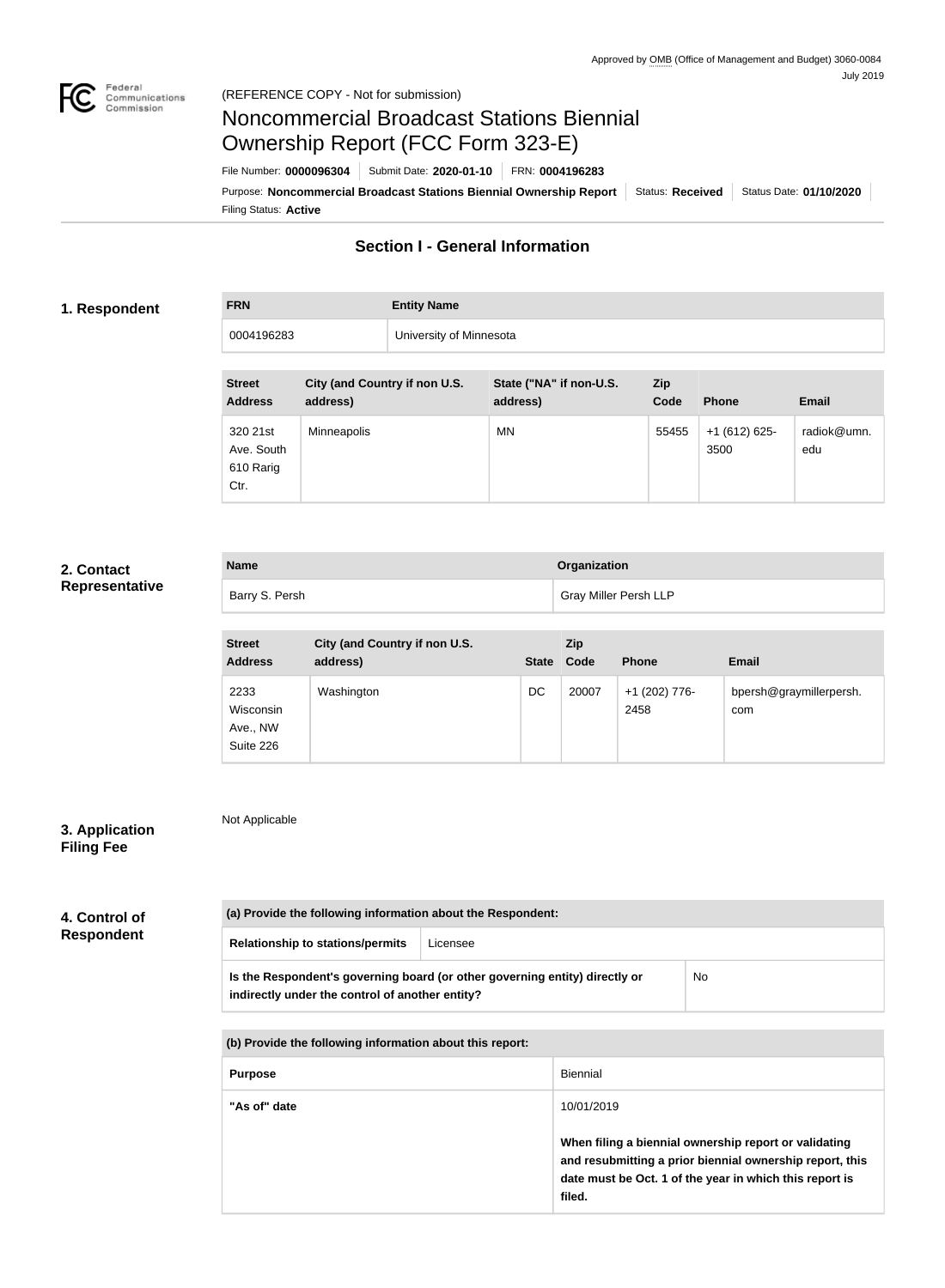## **5. Licensee(s) and Station(s)**

#### **Respondent is filing this report to cover the following Licensee(s) and station(s):**

| Licensee/Permittee Name | <b>FRN</b> |
|-------------------------|------------|
| University of Minnesota | 0004196283 |

| Fac. ID No. | <b>Call Sign</b> | <b>City</b>           | <b>State</b> | <b>Service</b> |
|-------------|------------------|-----------------------|--------------|----------------|
| 55571       | KUMD-FM          | <b>DULUTH</b>         | MN           | FM             |
| 69219       | <b>KUMM</b>      | <b>MORRIS</b>         | <b>MN</b>    | FM             |
| 69337       | <b>KUOM</b>      | <b>MINNEAPOLIS</b>    | <b>MN</b>    | AM             |
| 122699      | <b>KUOM-FM</b>   | <b>ST. LOUIS PARK</b> | <b>MN</b>    | FM             |

# **Section II – Biennial Ownership Information**

**(a)** Ownership Interests. This Question requires Respondents to enter detailed information about ownership interests by generating a series of subforms. Answer each question on each subform. The first subform listing should be for the Respondent itself. If the Respondent is not a natural person, also list each of the officers, members of the governing board (or other governing entity), stockholders, and any other persons or entities with a direct attributable interest in the Respondent pursuant to the standards set forth in 47 C.F.R. Section 73.3555. (A "direct" interest is one that is not held through any intervening companies or entities.) List each interest holder with a direct attributable interest in the Respondent separately. **2. Ownership Interests** Licensee Respondents that hold authorizations for one or more full power television, AM, and/or FM stations should list all contracts and other instruments set forth in 47 C.F.R. Section 73.3613(a) through (c) for the facility or facilities listed on this report. If the agreement is a network affiliation agreement, check the appropriate box. Otherwise, select "Other." Non-Licensee Respondents should select "Not Applicable" in response to this question. Not Applicable. **1. 47 C.F.R. Section 73.3613 Documents**

Leave the percentage of total assets (Equity Debt Plus) field blank for an interest holder unless that interest holder has an attributable interest in the Respondent solely on the basis of the Commission's Equity Debt Plus attribution standard, 47 C.F.R. Section 73.3555, Note 2(i).

In the case of vertical or indirect ownership structures, list only those interests in the Respondent that also represent an attributable interest in the Licensee(s) for which the report is being submitted.

Entities that are part of an organizational structure that includes holding companies or other forms of indirect ownership must file separate ownership reports. In such a structure do not report, or file a separate report for, any interest holder that does not have an attributable interest in the Licensee(s) for which the report is being submitted.

Please see the Instructions for further detail concerning interests that must be reported in response to this question.

The Respondent must provide an FCC Registration Number for each interest holder reported in response to this question. Please see the Instructions for detailed information and guidance concerning this requirement.

| ווטוואווווטווווטוווועווטווי |                                     |                     |
|-----------------------------|-------------------------------------|---------------------|
| <b>FRN</b>                  | 0004196283                          |                     |
| <b>Entity Name</b>          | University of Minnesota             |                     |
| <b>Address</b>              | PO Box                              |                     |
|                             | <b>Street 1</b>                     | 320 21st Ave. South |
|                             | <b>Street 2</b>                     | 610 Rarig Ctr.      |
|                             | <b>City</b>                         | Minneapolis         |
|                             | State ("NA" if non-U.S.<br>address) | MN                  |
|                             | <b>Zip/Postal Code</b>              | 55455               |
|                             |                                     |                     |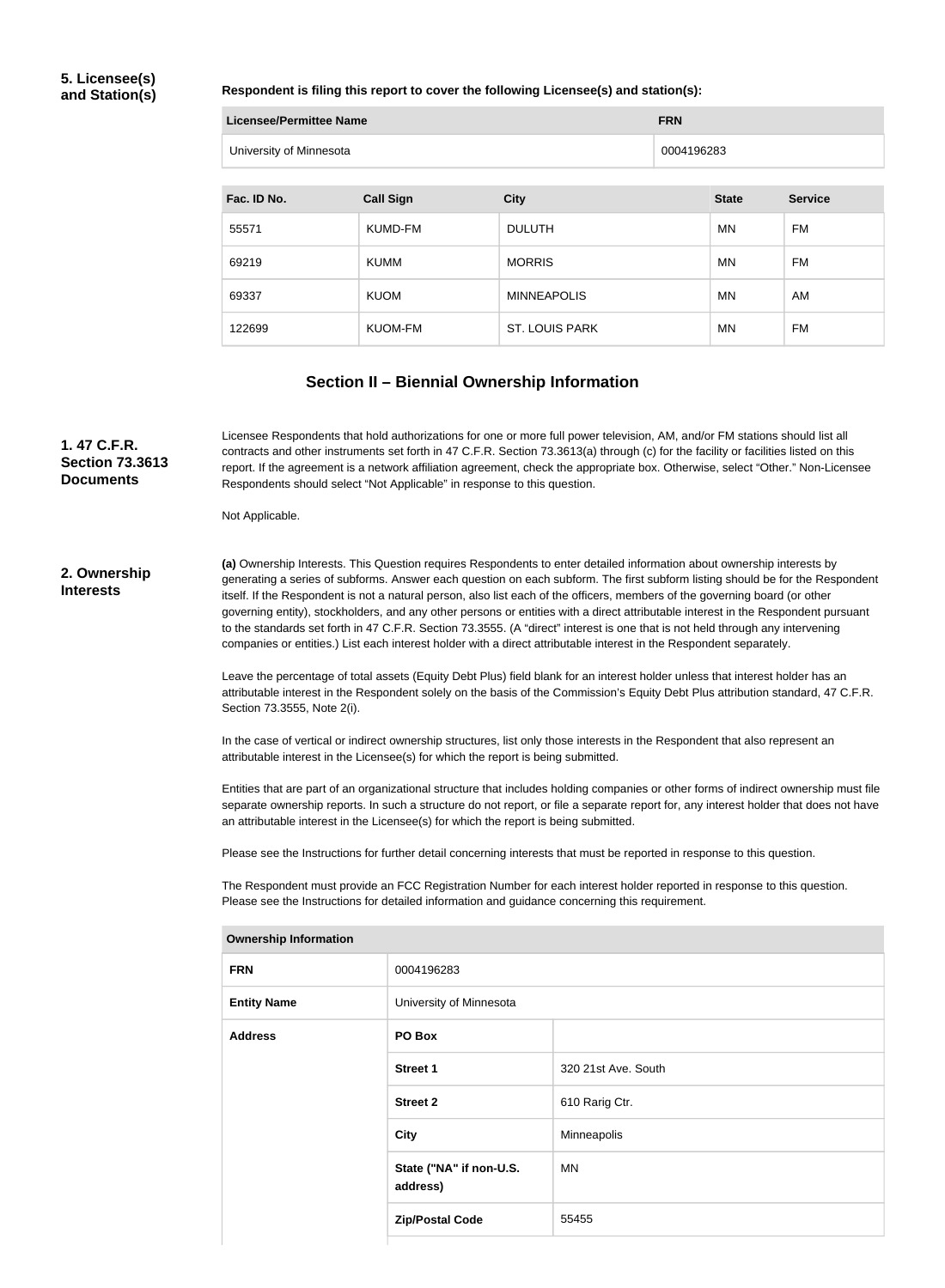|                                                       | Country (if non-U.S.<br>address)                                                                                                  | <b>United States</b> |  |
|-------------------------------------------------------|-----------------------------------------------------------------------------------------------------------------------------------|----------------------|--|
| <b>Listing Type</b>                                   | Respondent                                                                                                                        |                      |  |
| <b>Positional Interests</b><br>(check all that apply) | Respondent                                                                                                                        |                      |  |
| <b>Tribal Nation or Tribal</b><br><b>Entity</b>       | Interest holder is not a Tribal nation or Tribal entity                                                                           |                      |  |
| <b>Interest Percentages</b>                           | Voting                                                                                                                            | 0.0%                 |  |
| (enter percentage values<br>from 0.0 to 100.0)        | <b>Equity</b>                                                                                                                     | 0.0%                 |  |
|                                                       | <b>Total assets (Equity Debt</b><br>Plus)                                                                                         | $0.0\%$              |  |
|                                                       | Does interest holder have an attributable interest in one or more broadcast stations<br>No.<br>that do not appear on this report? |                      |  |

| <b>FRN</b>                                                | 9990130337                                            |                            |  |
|-----------------------------------------------------------|-------------------------------------------------------|----------------------------|--|
| <b>Name</b>                                               | <b>Thomas Anderson</b>                                |                            |  |
| <b>Address</b>                                            | PO Box                                                |                            |  |
|                                                           | <b>Street 1</b>                                       | 600 McNamara Alumni Center |  |
|                                                           | <b>Street 2</b>                                       | 200 Oak Street S.E.        |  |
|                                                           | <b>City</b>                                           | Minneapolis                |  |
|                                                           | State ("NA" if non-U.S.<br>address)                   | <b>MN</b>                  |  |
|                                                           | <b>Zip/Postal Code</b>                                | 55455                      |  |
|                                                           | Country (if non-U.S.<br>address)                      | <b>United States</b>       |  |
| <b>Listing Type</b>                                       | Other Interest Holder                                 |                            |  |
| <b>Positional Interests</b><br>(check all that apply)     | Member of Governing Board (or other governing entity) |                            |  |
| <b>Principal Profession or</b><br><b>Occupation</b>       | <b>Funeral Director</b>                               |                            |  |
| By Whom Appointed or<br><b>Elected</b>                    | Minnesota State Legislature                           |                            |  |
| Citizenship, Gender,                                      | Citizenship                                           | US                         |  |
| <b>Ethnicity, and Race</b><br><b>Information (Natural</b> | Gender                                                | Male                       |  |
| Persons Only)                                             | <b>Ethnicity</b>                                      | Not Hispanic or Latino     |  |
|                                                           | Race                                                  | White                      |  |
| <b>Interest Percentages</b>                               | <b>Voting</b>                                         | 8.3%                       |  |
| (enter percentage values<br>from 0.0 to 100.0)            | <b>Equity</b>                                         | 0.0%                       |  |
|                                                           | <b>Total assets (Equity Debt</b><br>Plus)             |                            |  |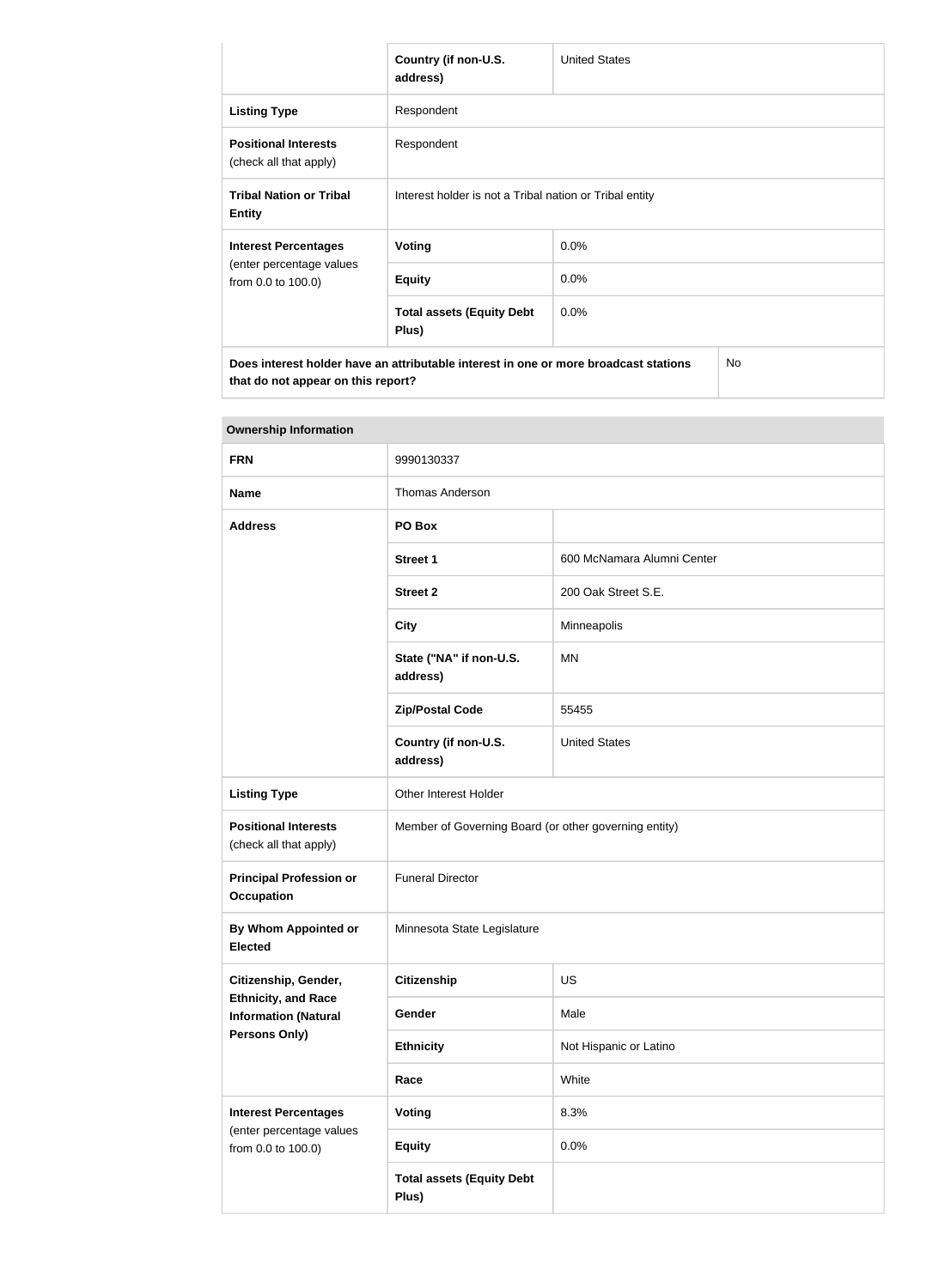**Does interest holder have an attributable interest in one or more broadcast stations that do not appear on this report?**

No

| <b>Ownership Information</b>                                                                                                     |                                                       |                            |  |  |
|----------------------------------------------------------------------------------------------------------------------------------|-------------------------------------------------------|----------------------------|--|--|
| <b>FRN</b>                                                                                                                       | 9990130338                                            |                            |  |  |
| <b>Name</b>                                                                                                                      | <b>Richard Beeson</b>                                 |                            |  |  |
| <b>Address</b>                                                                                                                   | PO Box                                                |                            |  |  |
|                                                                                                                                  | <b>Street 1</b>                                       | 600 McNamara Alumni Center |  |  |
|                                                                                                                                  | <b>Street 2</b>                                       | 200 Oak Street S.E.        |  |  |
|                                                                                                                                  | <b>City</b>                                           | Minneapolis                |  |  |
|                                                                                                                                  | State ("NA" if non-U.S.<br>address)                   | MN                         |  |  |
|                                                                                                                                  | <b>Zip/Postal Code</b>                                | 55455                      |  |  |
|                                                                                                                                  | Country (if non-U.S.<br>address)                      | <b>United States</b>       |  |  |
| <b>Listing Type</b>                                                                                                              | Other Interest Holder                                 |                            |  |  |
| <b>Positional Interests</b><br>(check all that apply)                                                                            | Member of Governing Board (or other governing entity) |                            |  |  |
| <b>Principal Profession or</b><br><b>Occupation</b>                                                                              | Banker                                                |                            |  |  |
| By Whom Appointed or<br><b>Elected</b>                                                                                           | Minnesota State Legislature                           |                            |  |  |
| Citizenship, Gender,                                                                                                             | Citizenship                                           | US                         |  |  |
| <b>Ethnicity, and Race</b><br><b>Information (Natural</b>                                                                        | Gender                                                | Male                       |  |  |
| <b>Persons Only)</b>                                                                                                             | <b>Ethnicity</b>                                      | Not Hispanic or Latino     |  |  |
|                                                                                                                                  | Race                                                  | White                      |  |  |
| <b>Interest Percentages</b><br>(enter percentage values                                                                          | <b>Voting</b>                                         | 8.3%                       |  |  |
| from 0.0 to 100.0)                                                                                                               | <b>Equity</b>                                         | 0.0%                       |  |  |
|                                                                                                                                  | <b>Total assets (Equity Debt</b><br>Plus)             |                            |  |  |
| Does interest holder have an attributable interest in one or more broadcast stations<br>No<br>that do not appear on this report? |                                                       |                            |  |  |

| <b>FRN</b>     | 9990130343      |                            |  |
|----------------|-----------------|----------------------------|--|
| <b>Name</b>    | Michael Hsu     |                            |  |
| <b>Address</b> | PO Box          |                            |  |
|                | <b>Street 1</b> | 600 McNamara Alumni Center |  |
|                | <b>Street 2</b> | 200 Oak Street S.E.        |  |
|                | <b>City</b>     | Minneapolis                |  |
|                |                 |                            |  |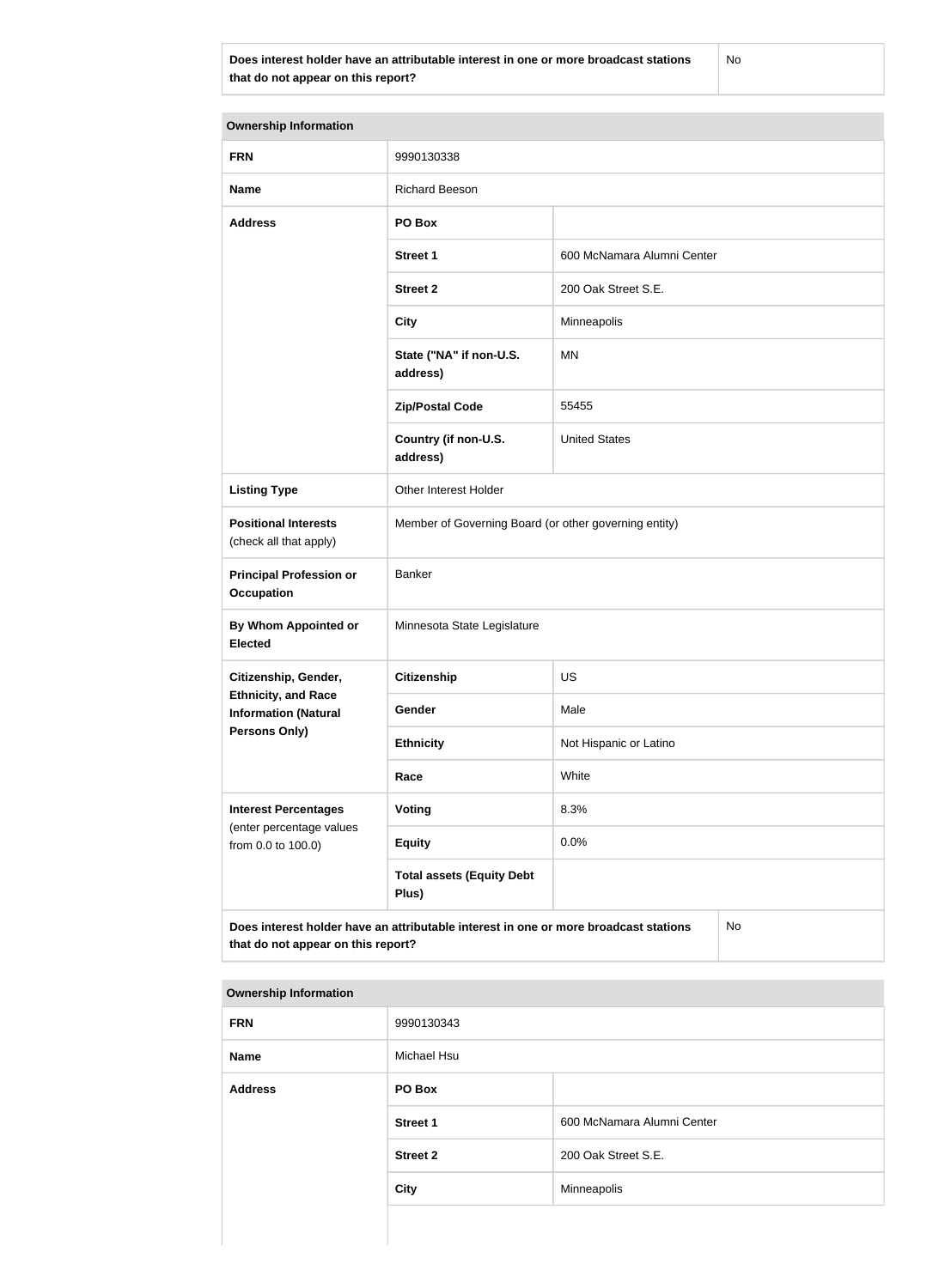|                                                                                            | State ("NA" if non-U.S.<br>address)       | <b>MN</b>                                             |  |  |
|--------------------------------------------------------------------------------------------|-------------------------------------------|-------------------------------------------------------|--|--|
|                                                                                            | <b>Zip/Postal Code</b>                    | 55455                                                 |  |  |
|                                                                                            | Country (if non-U.S.<br>address)          | <b>United States</b>                                  |  |  |
| <b>Listing Type</b>                                                                        | Other Interest Holder                     |                                                       |  |  |
| <b>Positional Interests</b><br>(check all that apply)                                      |                                           | Member of Governing Board (or other governing entity) |  |  |
| <b>Principal Profession or</b><br><b>Occupation</b>                                        | <b>Business</b>                           |                                                       |  |  |
| <b>By Whom Appointed or</b><br><b>Elected</b>                                              | Minnesota State Legislature               |                                                       |  |  |
| Citizenship, Gender,<br><b>Ethnicity, and Race</b><br><b>Information (Natural</b>          | <b>Citizenship</b>                        | US                                                    |  |  |
|                                                                                            | Gender                                    | Male                                                  |  |  |
| <b>Persons Only)</b>                                                                       | <b>Ethnicity</b>                          | Not Hispanic or Latino                                |  |  |
|                                                                                            | Race                                      | Asian                                                 |  |  |
| <b>Interest Percentages</b><br>(enter percentage values<br>from 0.0 to 100.0)              | <b>Voting</b>                             | 8.3%                                                  |  |  |
|                                                                                            | <b>Equity</b>                             | 0.0%                                                  |  |  |
|                                                                                            | <b>Total assets (Equity Debt</b><br>Plus) |                                                       |  |  |
| Does interest holder have an attributable interest in one or more broadcast stations<br>No |                                           |                                                       |  |  |

**that do not appear on this report?**

| <b>FRN</b>                                            | 9990130350                                            |                            |  |  |
|-------------------------------------------------------|-------------------------------------------------------|----------------------------|--|--|
| <b>Name</b>                                           | David McMillan                                        |                            |  |  |
| <b>Address</b>                                        | PO Box                                                |                            |  |  |
|                                                       | <b>Street 1</b>                                       | 600 McNamara Alumni Center |  |  |
|                                                       | <b>Street 2</b>                                       | 200 Oak Street S.E.        |  |  |
|                                                       | <b>City</b>                                           | Minneapolis                |  |  |
|                                                       | State ("NA" if non-U.S.<br>address)                   | <b>MN</b>                  |  |  |
|                                                       | <b>Zip/Postal Code</b>                                | 55455                      |  |  |
|                                                       | Country (if non-U.S.<br>address)                      | <b>United States</b>       |  |  |
| <b>Listing Type</b>                                   | Other Interest Holder                                 |                            |  |  |
| <b>Positional Interests</b><br>(check all that apply) | Member of Governing Board (or other governing entity) |                            |  |  |
| <b>Principal Profession or</b><br><b>Occupation</b>   | <b>Electric Utility Executive</b>                     |                            |  |  |
| <b>By Whom Appointed or</b><br><b>Elected</b>         | Minnesota State Legislature                           |                            |  |  |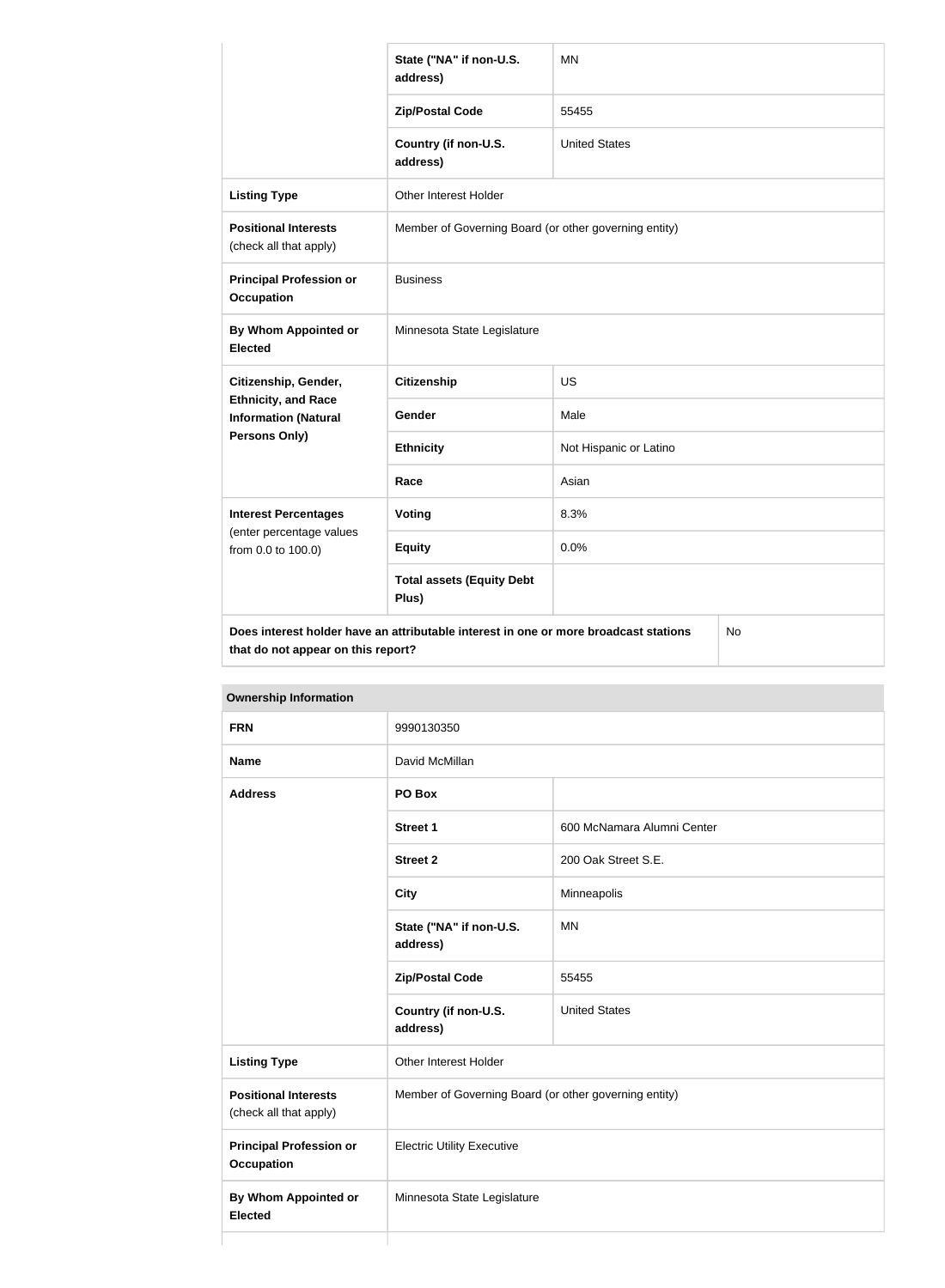| Citizenship, Gender,<br><b>Ethnicity, and Race</b>                                   | <b>Citizenship</b>                        | <b>US</b>              |     |
|--------------------------------------------------------------------------------------|-------------------------------------------|------------------------|-----|
| <b>Information (Natural</b><br><b>Persons Only)</b>                                  | <b>Gender</b>                             | Male                   |     |
|                                                                                      | <b>Ethnicity</b>                          | Not Hispanic or Latino |     |
|                                                                                      | Race                                      | White                  |     |
| <b>Interest Percentages</b><br>(enter percentage values<br>from 0.0 to 100.0)        | Voting                                    | 8.3%                   |     |
|                                                                                      | <b>Equity</b>                             | $0.0\%$                |     |
|                                                                                      | <b>Total assets (Equity Debt</b><br>Plus) |                        |     |
| Does interest holder have an attributable interest in one or more broadcast stations |                                           |                        | No. |

**that do not appear on this report?**

| <b>FRN</b>                                                | 9990130354                                                                               |                            |  |
|-----------------------------------------------------------|------------------------------------------------------------------------------------------|----------------------------|--|
| <b>Name</b>                                               | Kendall Powell                                                                           |                            |  |
| <b>Address</b>                                            | PO Box                                                                                   |                            |  |
|                                                           | <b>Street 1</b>                                                                          | 600 McNamara Alumni Center |  |
|                                                           | <b>Street 2</b>                                                                          | 200 Oak Street S.E.        |  |
|                                                           | <b>City</b>                                                                              | Minneapolis                |  |
|                                                           | State ("NA" if non-U.S.<br>address)                                                      | <b>MN</b>                  |  |
|                                                           | <b>Zip/Postal Code</b>                                                                   | 55455                      |  |
|                                                           | Country (if non-U.S.<br>address)                                                         | <b>United States</b>       |  |
| <b>Listing Type</b>                                       | Other Interest Holder                                                                    |                            |  |
| <b>Positional Interests</b><br>(check all that apply)     | Officer, Other - Chair of the BoardMember of Governing Board (or other governing entity) |                            |  |
| <b>Principal Profession or</b><br><b>Occupation</b>       | <b>Retired Business Executive</b>                                                        |                            |  |
| By Whom Appointed or<br><b>Elected</b>                    | Minnesota State Legislature                                                              |                            |  |
| Citizenship, Gender,                                      | <b>Citizenship</b>                                                                       | US                         |  |
| <b>Ethnicity, and Race</b><br><b>Information (Natural</b> | Gender                                                                                   | Male                       |  |
| <b>Persons Only)</b>                                      | <b>Ethnicity</b>                                                                         | Not Hispanic or Latino     |  |
|                                                           | Race                                                                                     | White                      |  |
| <b>Interest Percentages</b>                               | Voting                                                                                   | 8.3%                       |  |
| (enter percentage values<br>from 0.0 to 100.0)            | <b>Equity</b>                                                                            | 0.0%                       |  |
|                                                           | <b>Total assets (Equity Debt</b><br>Plus)                                                |                            |  |
| that do not appear on this report?                        | Does interest holder have an attributable interest in one or more broadcast stations     | No                         |  |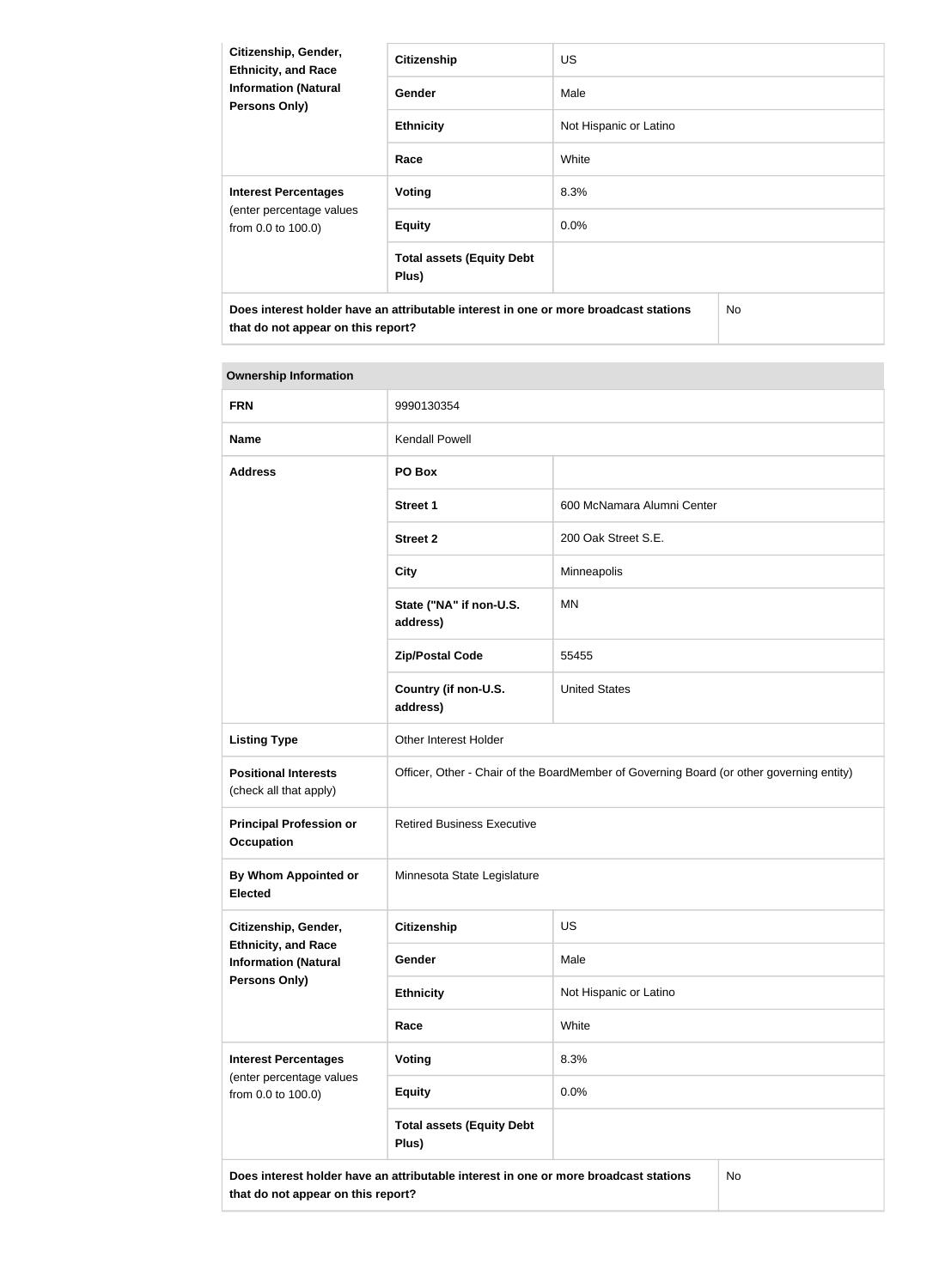| <b>Ownership Information</b>                                                                                                            |                                                       |                            |  |  |
|-----------------------------------------------------------------------------------------------------------------------------------------|-------------------------------------------------------|----------------------------|--|--|
| <b>FRN</b>                                                                                                                              | 9990130357                                            |                            |  |  |
| <b>Name</b>                                                                                                                             | Darrin Rosha                                          |                            |  |  |
| <b>Address</b>                                                                                                                          | PO Box                                                |                            |  |  |
|                                                                                                                                         | <b>Street 1</b>                                       | 600 McNamara Alumni Center |  |  |
|                                                                                                                                         | <b>Street 2</b>                                       | 200 Oak Street S.E.        |  |  |
|                                                                                                                                         | <b>City</b>                                           | Minneapolis                |  |  |
|                                                                                                                                         | State ("NA" if non-U.S.<br>address)                   | <b>MN</b>                  |  |  |
|                                                                                                                                         | <b>Zip/Postal Code</b>                                | 55455                      |  |  |
|                                                                                                                                         | Country (if non-U.S.<br>address)                      | <b>United States</b>       |  |  |
| <b>Listing Type</b>                                                                                                                     | Other Interest Holder                                 |                            |  |  |
| <b>Positional Interests</b><br>(check all that apply)                                                                                   | Member of Governing Board (or other governing entity) |                            |  |  |
| <b>Principal Profession or</b><br><b>Occupation</b>                                                                                     | Attorney                                              |                            |  |  |
| <b>By Whom Appointed or</b><br><b>Elected</b>                                                                                           | Minnesota State Legislature                           |                            |  |  |
| Citizenship, Gender,                                                                                                                    | <b>Citizenship</b>                                    | <b>US</b>                  |  |  |
| <b>Ethnicity, and Race</b><br><b>Information (Natural</b>                                                                               | Gender                                                | Male                       |  |  |
| Persons Only)                                                                                                                           | <b>Ethnicity</b>                                      | Not Hispanic or Latino     |  |  |
|                                                                                                                                         | White<br>Race                                         |                            |  |  |
| <b>Interest Percentages</b><br>(enter percentage values                                                                                 | Voting                                                | 8.3%                       |  |  |
| from 0.0 to 100.0)                                                                                                                      | <b>Equity</b>                                         | 0.0%                       |  |  |
|                                                                                                                                         | <b>Total assets (Equity Debt</b><br>Plus)             |                            |  |  |
| Does interest holder have an attributable interest in one or more broadcast stations<br><b>No</b><br>that do not appear on this report? |                                                       |                            |  |  |

| <b>FRN</b>     | 9990130358                          |                            |  |  |
|----------------|-------------------------------------|----------------------------|--|--|
| <b>Name</b>    | Steven Sviggum                      |                            |  |  |
| <b>Address</b> | PO Box                              |                            |  |  |
|                | <b>Street 1</b>                     | 600 McNamara Alumni Center |  |  |
|                | <b>Street 2</b>                     | 200 Oak Street S.E.        |  |  |
|                | <b>City</b>                         | Minneapolis                |  |  |
|                | State ("NA" if non-U.S.<br>address) | MN                         |  |  |
|                | <b>Zip/Postal Code</b>              | 55455                      |  |  |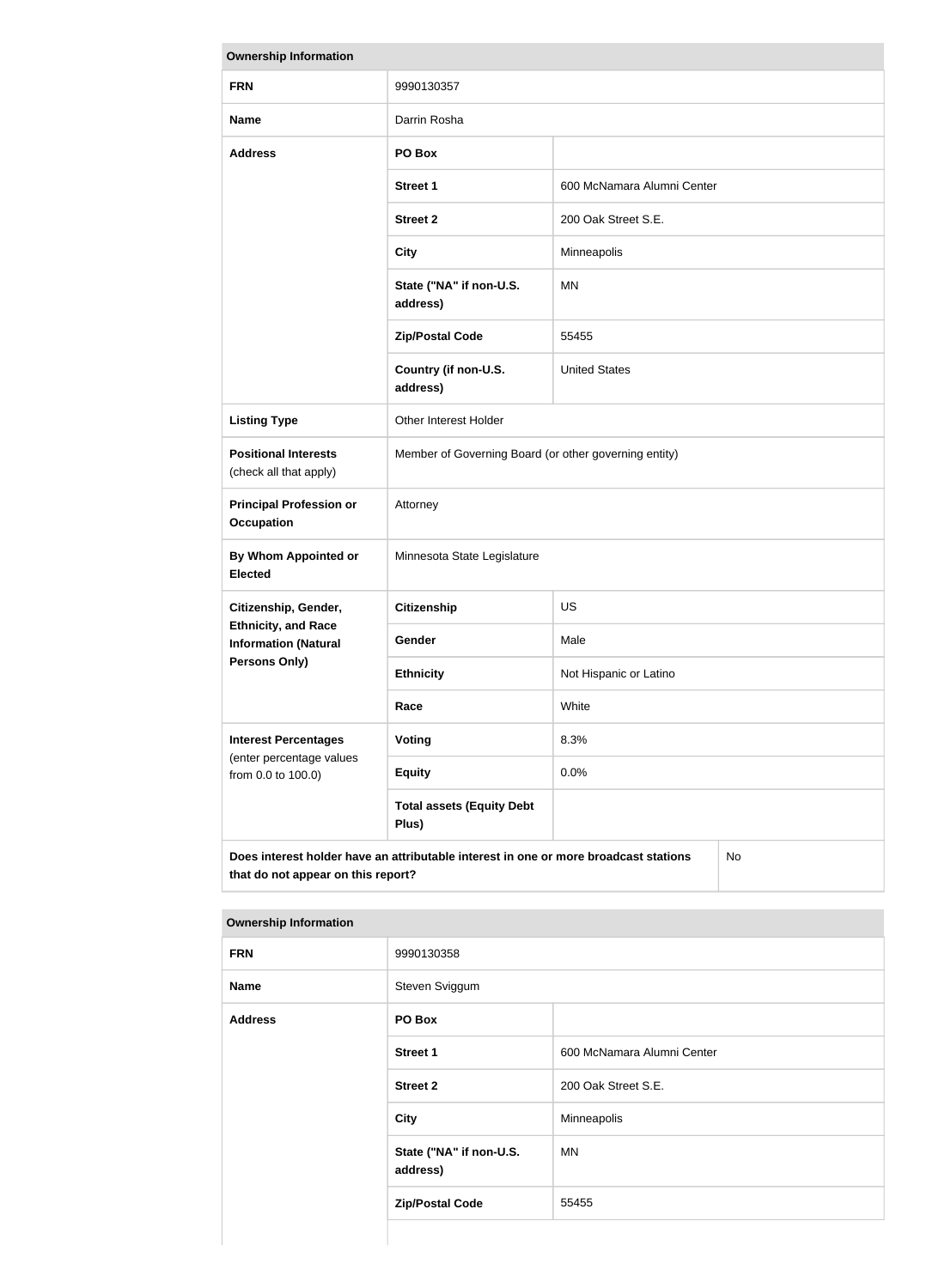|                                                                                                    | Country (if non-U.S.<br>address)                                                                 | <b>United States</b>   |  |
|----------------------------------------------------------------------------------------------------|--------------------------------------------------------------------------------------------------|------------------------|--|
| <b>Listing Type</b>                                                                                | Other Interest Holder                                                                            |                        |  |
| <b>Positional Interests</b><br>(check all that apply)                                              | Officer, Other - Vice Chair of the BoardMember of Governing Board (or other governing<br>entity) |                        |  |
| <b>Principal Profession or</b><br><b>Occupation</b>                                                | Farmer                                                                                           |                        |  |
| By Whom Appointed or<br><b>Elected</b>                                                             | Minnesota State Legislature                                                                      |                        |  |
| Citizenship, Gender,<br><b>Ethnicity, and Race</b><br><b>Information (Natural</b><br>Persons Only) | <b>Citizenship</b>                                                                               | <b>US</b>              |  |
|                                                                                                    | Gender                                                                                           | Male                   |  |
|                                                                                                    | <b>Ethnicity</b>                                                                                 | Not Hispanic or Latino |  |
|                                                                                                    | Race                                                                                             | White                  |  |
| <b>Interest Percentages</b><br>(enter percentage values<br>from 0.0 to 100.0)                      | Voting                                                                                           | 8.3%                   |  |
|                                                                                                    | <b>Equity</b>                                                                                    | 0.0%                   |  |
|                                                                                                    | <b>Total assets (Equity Debt</b><br>Plus)                                                        |                        |  |
| Does interest holder have an attributable interest in one or more broadcast stations<br>No         |                                                                                                  |                        |  |

**that do not appear on this report?**

No

| <b>FRN</b>                                                                        | 9990138876                                            |                            |
|-----------------------------------------------------------------------------------|-------------------------------------------------------|----------------------------|
| <b>Name</b>                                                                       | Mary Davenport                                        |                            |
| <b>Address</b>                                                                    | PO Box                                                |                            |
|                                                                                   | <b>Street 1</b>                                       | 600 McNamara Alumni Center |
|                                                                                   | <b>Street 2</b>                                       | 200 Oak Street S.E.        |
|                                                                                   | <b>City</b>                                           | Minneapolis                |
|                                                                                   | State ("NA" if non-U.S.<br>address)                   | <b>MN</b>                  |
|                                                                                   | <b>Zip/Postal Code</b>                                | 55455                      |
|                                                                                   | Country (if non-U.S.<br>address)                      | <b>United States</b>       |
| <b>Listing Type</b>                                                               | Other Interest Holder                                 |                            |
| <b>Positional Interests</b><br>(check all that apply)                             | Member of Governing Board (or other governing entity) |                            |
| <b>Principal Profession or</b><br><b>Occupation</b>                               | Retired                                               |                            |
| By Whom Appointed or<br><b>Elected</b>                                            | Minnesota State Legislature                           |                            |
| Citizenship, Gender,                                                              | <b>Citizenship</b><br><b>US</b>                       |                            |
| <b>Ethnicity, and Race</b><br><b>Information (Natural</b><br><b>Persons Only)</b> | Gender                                                | Female                     |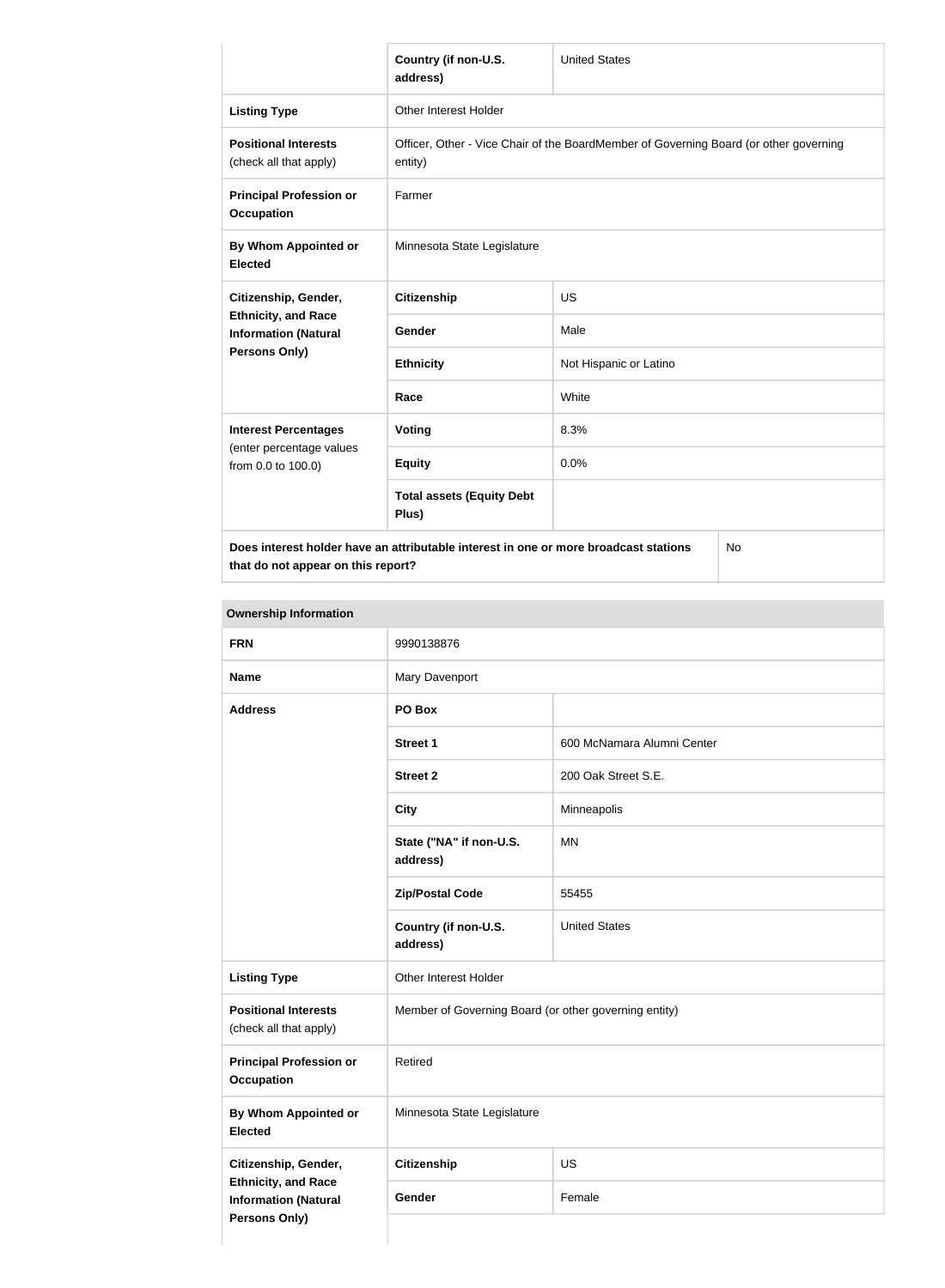|                                                                                                                            | <b>Ethnicity</b>                          | Not Hispanic or Latino |     |
|----------------------------------------------------------------------------------------------------------------------------|-------------------------------------------|------------------------|-----|
|                                                                                                                            | Race                                      | White                  |     |
| <b>Interest Percentages</b>                                                                                                | Voting                                    | 8.3%                   |     |
| (enter percentage values<br>from 0.0 to 100.0)                                                                             | <b>Equity</b>                             | $0.0\%$                |     |
|                                                                                                                            | <b>Total assets (Equity Debt</b><br>Plus) |                        |     |
| Does interest holder have an attributable interest in one or more broadcast stations<br>that do not appear on this report? |                                           |                        | No. |

| <b>FRN</b>                                                                        | 9990138877                                                                           |                            |           |
|-----------------------------------------------------------------------------------|--------------------------------------------------------------------------------------|----------------------------|-----------|
| <b>Name</b>                                                                       | Kay Ly Ilean Her                                                                     |                            |           |
| <b>Address</b>                                                                    | PO Box                                                                               |                            |           |
|                                                                                   | <b>Street 1</b>                                                                      | 600 McNamara Alumni Center |           |
|                                                                                   | <b>Street 2</b>                                                                      | 200 Oak Street S.E.        |           |
|                                                                                   | <b>City</b>                                                                          | Minneapolis                |           |
|                                                                                   | State ("NA" if non-U.S.<br>address)                                                  | <b>MN</b>                  |           |
|                                                                                   | <b>Zip/Postal Code</b>                                                               | 55455                      |           |
|                                                                                   | Country (if non-U.S.<br>address)                                                     | <b>United States</b>       |           |
| <b>Listing Type</b>                                                               | Other Interest Holder                                                                |                            |           |
| <b>Positional Interests</b><br>(check all that apply)                             | Member of Governing Board (or other governing entity)                                |                            |           |
| <b>Principal Profession or</b><br><b>Occupation</b>                               | Management                                                                           |                            |           |
| By Whom Appointed or<br><b>Elected</b>                                            | Minnesota State Legislature                                                          |                            |           |
| Citizenship, Gender,                                                              | <b>Citizenship</b>                                                                   | US                         |           |
| <b>Ethnicity, and Race</b><br><b>Information (Natural</b><br><b>Persons Only)</b> | Gender                                                                               | Female                     |           |
|                                                                                   | <b>Ethnicity</b>                                                                     | Not Hispanic or Latino     |           |
|                                                                                   | Race                                                                                 | Asian                      |           |
| <b>Interest Percentages</b><br>(enter percentage values<br>from 0.0 to 100.0)     | Voting                                                                               | 8.3%                       |           |
|                                                                                   | <b>Equity</b>                                                                        | 0.0%                       |           |
|                                                                                   | <b>Total assets (Equity Debt</b><br>Plus)                                            |                            |           |
| that do not appear on this report?                                                | Does interest holder have an attributable interest in one or more broadcast stations |                            | <b>No</b> |

|  | <b>FRN</b> | ,,,,, |
|--|------------|-------|
|--|------------|-------|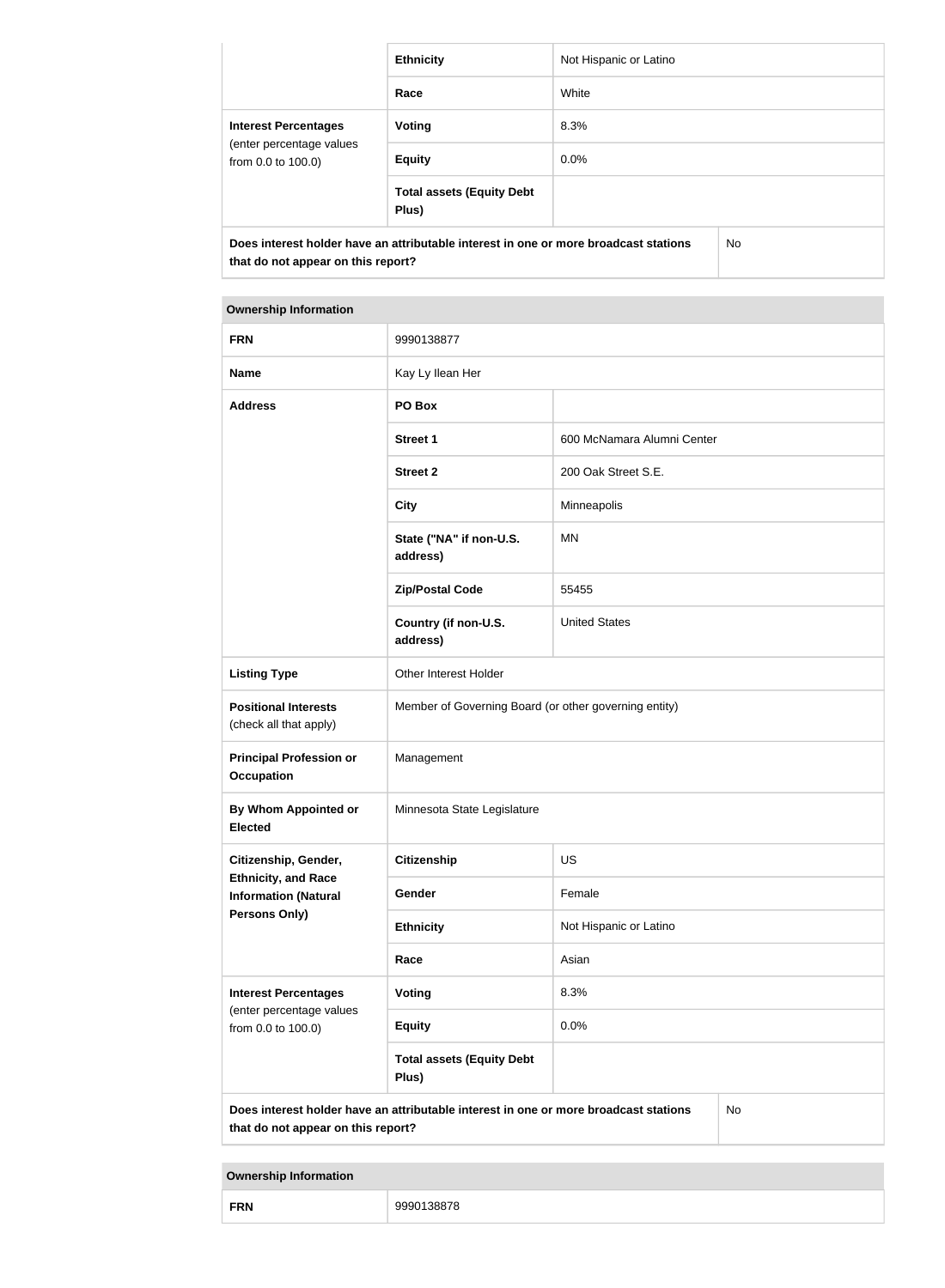| <b>Name</b>                                               | Mike Kenyanya                                                                        |                                  |    |
|-----------------------------------------------------------|--------------------------------------------------------------------------------------|----------------------------------|----|
| <b>Address</b>                                            | PO Box                                                                               |                                  |    |
|                                                           | <b>Street 1</b>                                                                      | 600 McNamara Alumni Center       |    |
|                                                           | <b>Street 2</b>                                                                      | 200 Oak Street S.E.              |    |
|                                                           | <b>City</b>                                                                          | Minneapolis                      |    |
|                                                           | State ("NA" if non-U.S.<br>address)                                                  | <b>MN</b>                        |    |
|                                                           | <b>Zip/Postal Code</b>                                                               | 55455                            |    |
|                                                           | Country (if non-U.S.<br>address)                                                     | <b>United States</b>             |    |
| <b>Listing Type</b>                                       | Other Interest Holder                                                                |                                  |    |
| <b>Positional Interests</b><br>(check all that apply)     | Member of Governing Board (or other governing entity)                                |                                  |    |
| <b>Principal Profession or</b><br><b>Occupation</b>       | <b>Business Analyst</b>                                                              |                                  |    |
| <b>By Whom Appointed or</b><br><b>Elected</b>             | Minnesota State Legislature                                                          |                                  |    |
| Citizenship, Gender,                                      | Citizenship                                                                          | US                               |    |
| <b>Ethnicity, and Race</b><br><b>Information (Natural</b> | Gender                                                                               | Male                             |    |
| <b>Persons Only)</b>                                      | <b>Ethnicity</b>                                                                     | Not Hispanic or Latino           |    |
|                                                           | Race                                                                                 | <b>Black or African American</b> |    |
| <b>Interest Percentages</b>                               | <b>Voting</b>                                                                        | 8.3%                             |    |
| (enter percentage values<br>from 0.0 to 100.0)            | <b>Equity</b>                                                                        | 0.0%                             |    |
|                                                           | <b>Total assets (Equity Debt</b><br>Plus)                                            |                                  |    |
| that do not appear on this report?                        | Does interest holder have an attributable interest in one or more broadcast stations |                                  | No |

| <b>Ownership Information</b> |                                     |                            |
|------------------------------|-------------------------------------|----------------------------|
| <b>FRN</b>                   | 9990138880                          |                            |
| <b>Name</b>                  | Janie Mayeron                       |                            |
| <b>Address</b>               | PO Box                              |                            |
|                              | <b>Street 1</b>                     | 600 McNamara Alumni Center |
|                              | <b>Street 2</b>                     | 200 Oak Street S.E.        |
|                              | <b>City</b>                         | Minneapolis                |
|                              | State ("NA" if non-U.S.<br>address) | ΜN                         |
|                              | <b>Zip/Postal Code</b>              | 55455                      |
|                              | Country (if non-U.S.<br>address)    | <b>United States</b>       |
| <b>Listing Type</b>          | Other Interest Holder               |                            |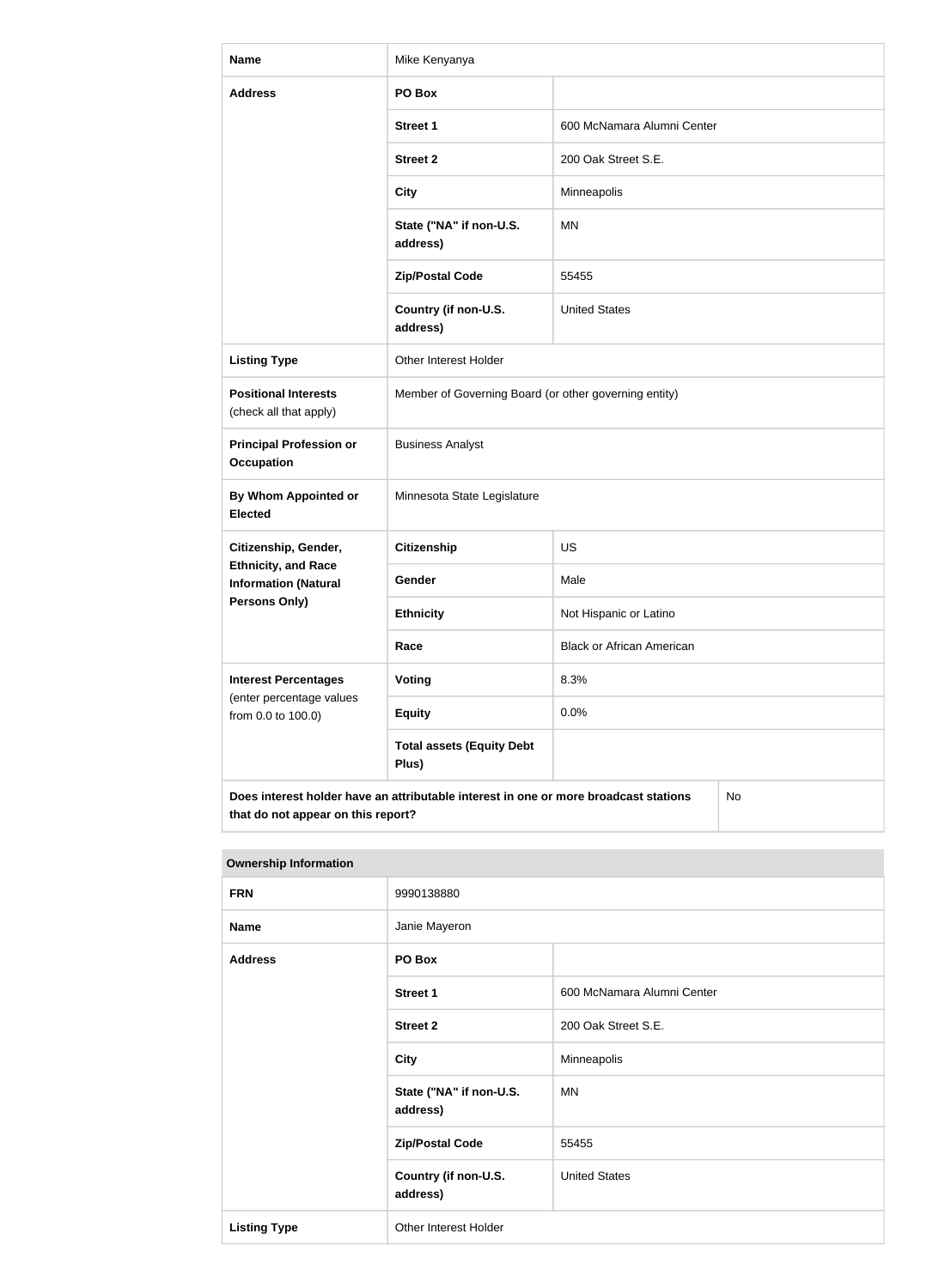| <b>Positional Interests</b><br>(check all that apply)                                      | Member of Governing Board (or other governing entity) |                        |  |
|--------------------------------------------------------------------------------------------|-------------------------------------------------------|------------------------|--|
| <b>Principal Profession or</b><br><b>Occupation</b>                                        | Retired U.S. Magistrate Judge                         |                        |  |
| By Whom Appointed or<br><b>Elected</b>                                                     | Minnesota State Legislature                           |                        |  |
| Citizenship, Gender,                                                                       | <b>Citizenship</b>                                    | US                     |  |
| <b>Ethnicity, and Race</b><br><b>Information (Natural</b>                                  | <b>Gender</b>                                         | Female                 |  |
| Persons Only)                                                                              | <b>Ethnicity</b>                                      | Not Hispanic or Latino |  |
|                                                                                            | Race                                                  | White                  |  |
| <b>Interest Percentages</b>                                                                | Voting                                                | 8.3%                   |  |
| (enter percentage values<br>from 0.0 to 100.0)                                             | <b>Equity</b>                                         | 0.0%                   |  |
|                                                                                            | <b>Total assets (Equity Debt</b><br>Plus)             |                        |  |
| Does interest holder have an attributable interest in one or more broadcast stations<br>No |                                                       |                        |  |

**Does interest holder have an attributable interest in one or more broadcast stations that do not appear on this report?**

| <b>FRN</b>                                                | 9990138882                                            |                            |
|-----------------------------------------------------------|-------------------------------------------------------|----------------------------|
| <b>Name</b>                                               | Randy Simonson                                        |                            |
| <b>Address</b>                                            | PO Box                                                |                            |
|                                                           | <b>Street 1</b>                                       | 600 McNamara Alumni Center |
|                                                           | <b>Street 2</b>                                       | 200 Oak Street S.E.        |
|                                                           | <b>City</b>                                           | Minneapolis                |
|                                                           | State ("NA" if non-U.S.<br>address)                   | <b>MN</b>                  |
|                                                           | <b>Zip/Postal Code</b>                                | 55455                      |
|                                                           | Country (if non-U.S.<br>address)                      | <b>United States</b>       |
| <b>Listing Type</b>                                       | Other Interest Holder                                 |                            |
| <b>Positional Interests</b><br>(check all that apply)     | Member of Governing Board (or other governing entity) |                            |
| <b>Principal Profession or</b><br><b>Occupation</b>       | Animal Health                                         |                            |
| <b>By Whom Appointed or</b><br><b>Elected</b>             | Minnesota State Legislature                           |                            |
| Citizenship, Gender,                                      | <b>Citizenship</b>                                    | US                         |
| <b>Ethnicity, and Race</b><br><b>Information (Natural</b> | Gender                                                | Male                       |
| Persons Only)                                             | <b>Ethnicity</b>                                      | Not Hispanic or Latino     |
|                                                           | Race                                                  | White                      |
| <b>Interest Percentages</b>                               | Voting                                                | 8.3%                       |
| (enter percentage values                                  |                                                       |                            |